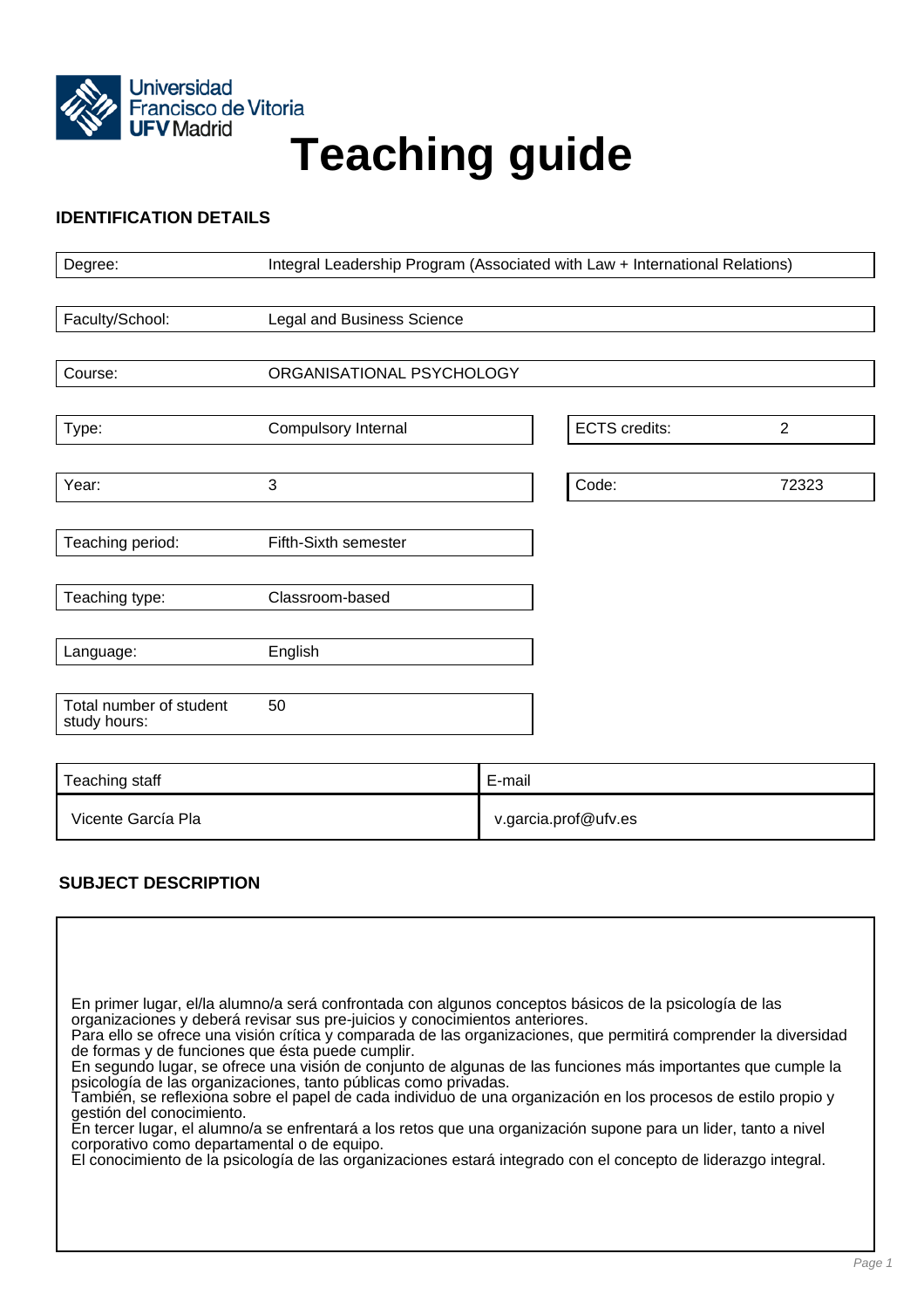First, the students will study with the basic concepts of organizational psychology and should review their previous pre-judgments and knowledge.

This provides a critical and comparative view of organizations, which will allow them to understand the diversity of forms and functions that can fulfill.

Second, it provides an overview of some of the most important functions of the psychology of organizations, both public and private. Also, will be a deeper analysis on the role of each individual of an organization in the processes of the own culture and knowledge management.

Third, the student will face the challenges an organization poses to a leader, whether at the corporate, departmental, or team level.

The knowledge of the psychology of organizations will be integrated with the concept of integral leadership.

**GOAL**

- 1. To understand the key resources and motivators of organizations, both individually and collectively.
- 2. To analyze ideas and beliefs about organizations and leadership.
- 3. To provide an overview of the main determinants of organizational culture.
- The specific aims of the course are:
- To be able of establishing, organizing and promoting a culture and action of integral leadership.

# **PRIOR KNOWLEDGE**

Basic knowledge of integral leadership, structure and roles of organizations, and interest in expanding them

# **COURSE SYLLABUS**

**BASICS** 

- 1. CRITICAL THINKING
- 2. How it's built / What it moves / Why it works.
- 3. People / Workplaces / Organizations.

**KFYS** 

- 1. Satisfaction / Well-being / Improvement.
- 2. Culture / Group behaviour / Productivity / Work-life balance / Job attitudes

LEADING

- 1. Diversity / Ethics / Team
- 2. Change Management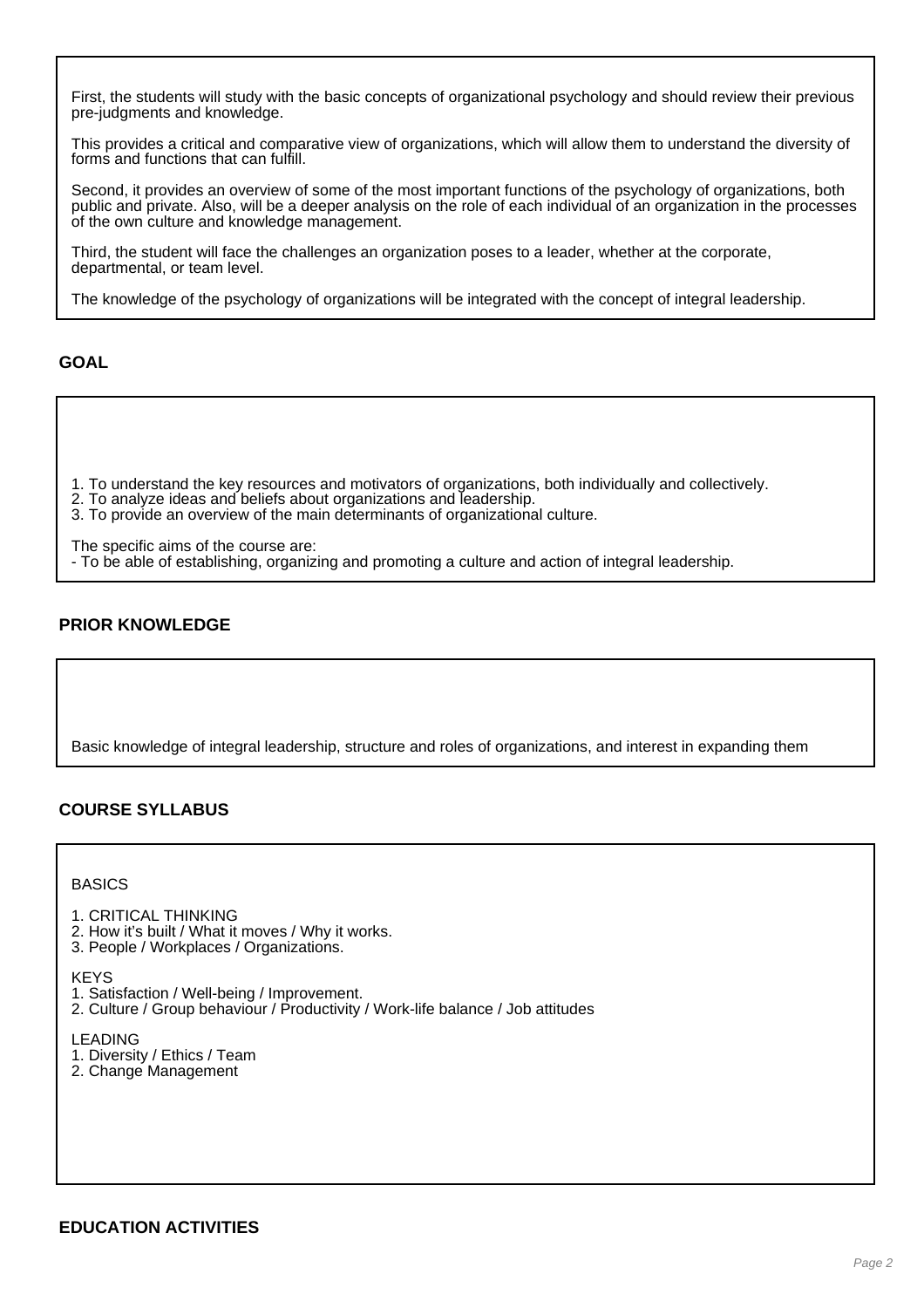1.- Lectures. 2.- Analysis (readings and discussions). 2.1.- Analysis of videos. 2.2.- Analysis of academic texts. 2.3.- Analysis of informative texts in the media. 3.- Personalized tutoring: 3.1.- Individual tutorials, at the request of the student. 3.2.- Group tutorials. 4. Final evaluation. SELF WORK -Investigation and study of the contents of the program. -Realization of the exercises and works proposed in class and / or through the Virtual Classroom.

#### **DISTRIBUTION OF WORK TIME**

| CLASSROOM-BASED ACTIVITY | INDEPENDENT STUDY/OUT-OF-CLASSROOM<br>ACTIVITY |  |
|--------------------------|------------------------------------------------|--|
| 16                       | 34                                             |  |
| hours                    | hours                                          |  |

## **SKILLS**

To be able to self-government.

To be able to good judgement.

To be able to make decisions.

To be able to work in teams, assuming the management when necessary

## **LEARNING RESULTS**

Understanding of the basics of human development

Getting to exercise the proactivity oriented to the leadership in organizations

The capability of contemplating all the possibilities ...

Improving of the fellowship skills

## **LEARNING APPRAISAL SYSTEM**

#### ORDINARY EVALUATION SYSTEM

It is the primary evaluation system, applicable to all students who are enrolled for the first time in the subject unless they are exempt from class attendance, and to students who enroll a second time or successive in the subject and choose this system.